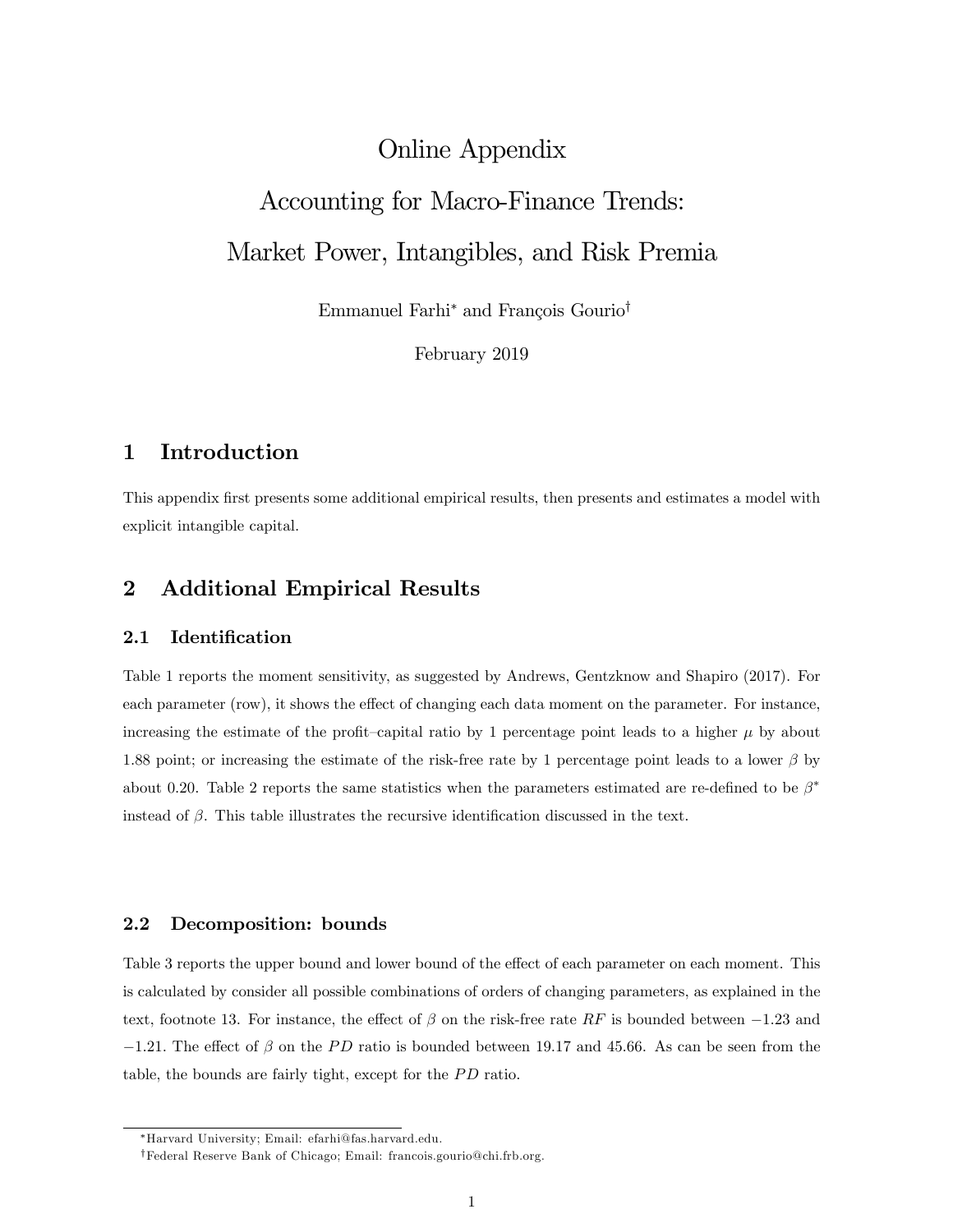|                  | Pi/K    | Pi/Y    | RF      | <b>PD</b> | I/K     | gr. TFP   | gr. invt price | gr. pop.  | Emp/Pop |
|------------------|---------|---------|---------|-----------|---------|-----------|----------------|-----------|---------|
| $\beta$          | 0.00    | $-0.02$ | $-0.20$ | 0.04      | $-0.00$ | $-0.37$   | 0.11           | $-0.74$   | $-0.00$ |
| $\mu$            | 1.88    | 0.28    | 0.00    | 0.15      | $-2.48$ | $-0.09$   | 0.09           | $-0.06$   | $-0.00$ |
| $\boldsymbol{p}$ | $-0.00$ | 0.07    | $-1.28$ | $-0.07$   | 0.00    | 1.81      | $-0.54$        | 1.27      | 0.00    |
| $\delta$         | 0.00    | $-5.94$ | 0.00    | 0.00      | 100.00  | $-145.15$ | 146.88         | $-101.77$ | $-0.00$ |
| $\alpha$         | $-1.32$ | 0.88    | $-0.00$ | $-0.10$   | 1.74    | 0.06      | $-0.06$        | 0.04      | 0.00    |
| $g_P$            | $-0.00$ | 0.00    | $-0.00$ | 0.00      | 0.00    | $-0.00$   | 0.00           | 100.00    | 0.00    |
| $g_Z$            | 5.36    | 0.73    | 0.00    | 0.42      | $-7.09$ | 105.34    | $-7.05$        | $-1.87$   | $-0.00$ |
| $g_Q$            | 0.00    | $-0.00$ | $-0.00$ | 0.00      | 0.00    | $-0.00$   | $-100.00$      | $-0.00$   | 0.00    |
| N                | 0.00    | 0.00    | 0.00    | 0.00      | $-0.00$ | 0.00      | $-0.00$        | 0.00      | 100.00  |

Table 1: Sensitivity matrix for the baseline model.

|                  | Pi/K    | Pi/Y    | RF      | PD      | I/K     | gr. TFP   | gr. invt price | gr. pop.  | Emp/Pop |
|------------------|---------|---------|---------|---------|---------|-----------|----------------|-----------|---------|
| $\beta^*$        | 0.00    | $-0.05$ | 0.00    | 0.05    | $-0.00$ | $-1.30$   | 0.39           | $-0.91$   | 0.00    |
| $\mu$            | 1.88    | 0.28    | $-0.00$ | 0.15    | $-2.48$ | $-0.08$   | 0.09           | $-0.06$   | 0.00    |
| $\boldsymbol{p}$ | $-0.00$ | 0.07    | $-1.28$ | $-0.07$ | 0.00    | 1.81      | $-0.54$        | 1.27      | $-0.00$ |
| $\delta$         | 0.00    | $-5.94$ | 0.00    | 0.00    | 100.00  | $-145.15$ | 146.88         | $-101.77$ | 0.00    |
| $\alpha$         | $-1.32$ | 0.88    | 0.00    | $-0.10$ | 1.74    | 0.06      | $-0.06$        | 0.04      | $-0.00$ |
| $g_P$            | $-0.00$ | 0.00    | $-0.00$ | $-0.00$ | 0.00    | 0.00      | $-0.00$        | 100.00    | $-0.00$ |
| $g_Z$            | 5.36    | 0.73    | $-0.00$ | 0.42    | $-7.09$ | 105.34    | $-7.05$        | $-1.87$   | 0.00    |
| $g_{Q}$          | $-0.00$ | $-0.00$ | $-0.00$ | 0.00    | $-0.00$ | $-0.00$   | $-100.00$      | 0.00      | $-0.00$ |
| $\overline{N}$   | 0.00    | 0.00    | 0.00    | $-0.00$ | 0.00    | 0.00      | 0.00           | $-0.00$   | 100.00  |

Table 2: Sensitivity matrix. Here the parameters are redefined with  $\beta^*$  instead of  $\beta$ .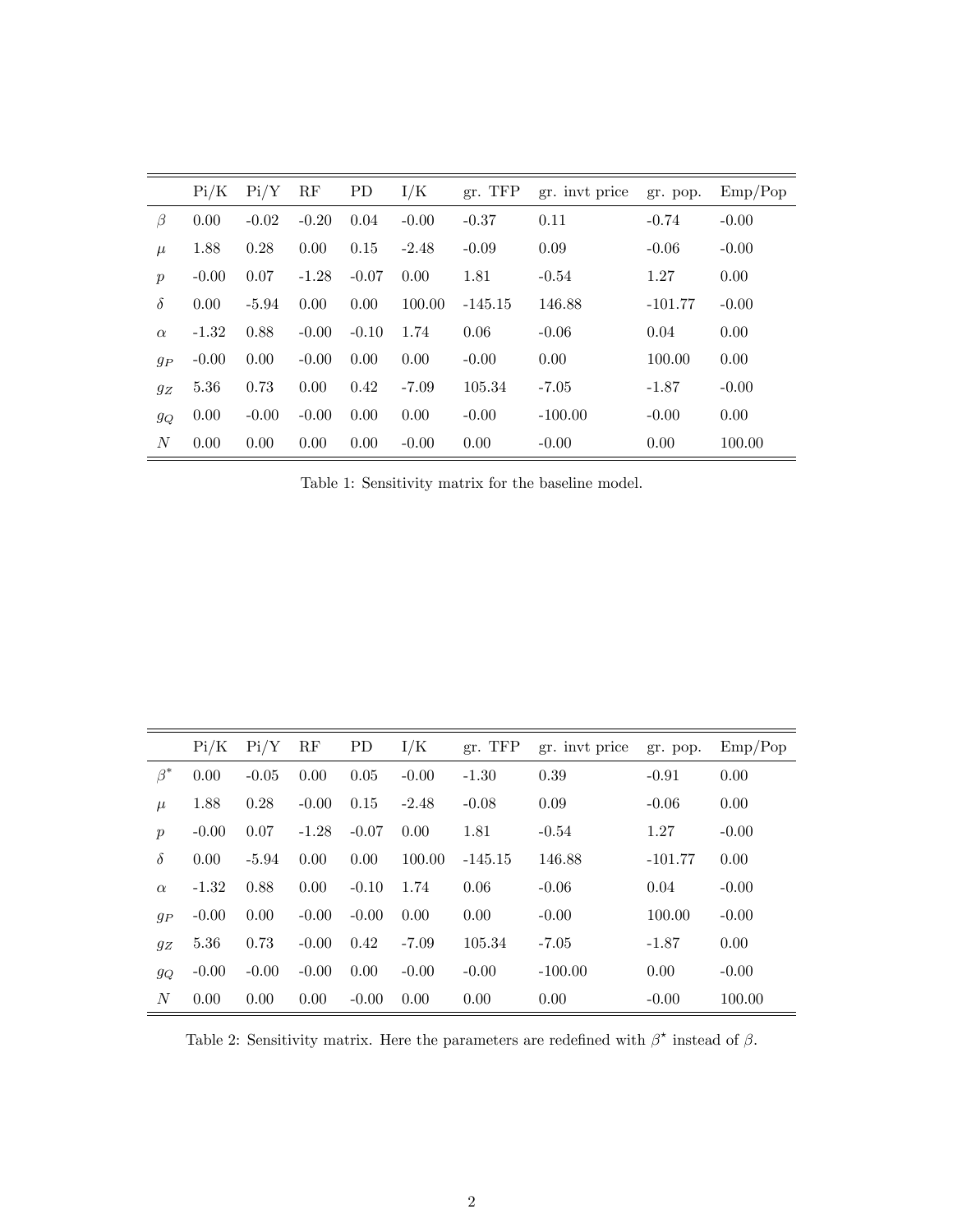|                  | Pi/K     | Pi/Y     | RF       | PD       | I/K      | gr. TFP  | gr. invt price | gr. pop. | Emp/Pop  |
|------------------|----------|----------|----------|----------|----------|----------|----------------|----------|----------|
| $\beta$          | $-2.08$  | 0.00     | $-1.23$  | 19.17    | $-0.00$  | 0.00     | 0.00           | 0.00     | 0.00     |
|                  | $-1.69$  | 0.00     | $-1.21$  | 45.66    | $0.00\,$ | $0.00\,$ | 0.00           | 0.00     | 0.00     |
| $\mu$            | $2.30\,$ | $4.13\,$ | $0.00\,$ | $0.00\,$ | $-0.00$  | $-0.17$  | 0.00           | 0.00     | 0.00     |
|                  | $3.21\,$ | 4.13     | 0.00     | $0.00\,$ | 0.00     | $-0.12$  | 0.00           | $0.00\,$ | 0.00     |
| $\boldsymbol{p}$ | 0.68     | 0.00     | $-1.64$  | $-26.68$ | $-0.00$  | $0.00\,$ | 0.00           | $0.00\,$ | 0.00     |
|                  | 0.84     | 0.00     | $-1.61$  | $-5.69$  | $0.00\,$ | $0.00\,$ | 0.00           | $0.00\,$ | $0.00\,$ |
| $\delta$         | 0.62     | 0.00     | 0.00     | $0.00\,$ | 0.47     | $0.00\,$ | 0.00           | $0.00\,$ | $0.00\,$ |
|                  | 0.74     | 0.00     | 0.00     | $0.00\,$ | 0.47     | $0.00\,$ | 0.00           | $0.00\,$ | $0.00\,$ |
| $\alpha$         | 0.00     | $-0.03$  | $-0.00$  | $-0.06$  | $-0.00$  | $-0.00$  | 0.00           | 0.00     | $0.00\,$ |
|                  | $0.01\,$ | $-0.02$  | $-0.00$  | $-0.01$  | $-0.00$  | $-0.00$  | $0.00\,$       | $0.00\,$ | 0.00     |
| $g_P$            | $-0.00$  | 0.00     | $-0.00$  | $-5.06$  | $-0.07$  | $-0.00$  | $0.00\,$       | $-0.07$  | 0.00     |
|                  | 0.00     | 0.00     | 0.00     | $-0.69$  | $-0.07$  | $-0.00$  | 0.00           | $-0.07$  | 0.00     |
| $g_{\mathbb{Z}}$ | $-0.32$  | 0.00     | $-0.19$  | $-12.57$ | $-0.39$  | $-0.27$  | 0.00           | 0.00     | 0.00     |
|                  | $-0.26$  | 0.00     | $-0.19$  | $-1.96$  | $-0.39$  | $-0.25$  | 0.00           | 0.00     | 0.00     |
| $g_Q$            | $-1.27$  | 0.00     | $-0.10$  | $-7.33$  | $-0.88$  | $0.04\,$ | 0.64           | 0.00     | 0.00     |
|                  | $-1.03$  | 0.00     | $-0.10$  | $-1.04$  | $-0.87$  | 0.08     | 0.64           | 0.00     | 0.00     |
| $\boldsymbol{N}$ | $-0.00$  | 0.00     | 0.00     | 0.00     | $-0.00$  | 0.00     | 0.00           | 0.00     | $-1.51$  |
|                  | 0.00     | 0.00     | 0.00     | $0.00\,$ | 0.00     | $0.00\,$ | 0.00           | 0.00     | $-1.51$  |

Table 3: The table reports for each moment, and for each parameter, a lower bound and an upper bound on the effect of the change in parameter on the moment, where the bounds are obtained by considering all possible orders of changing parameters.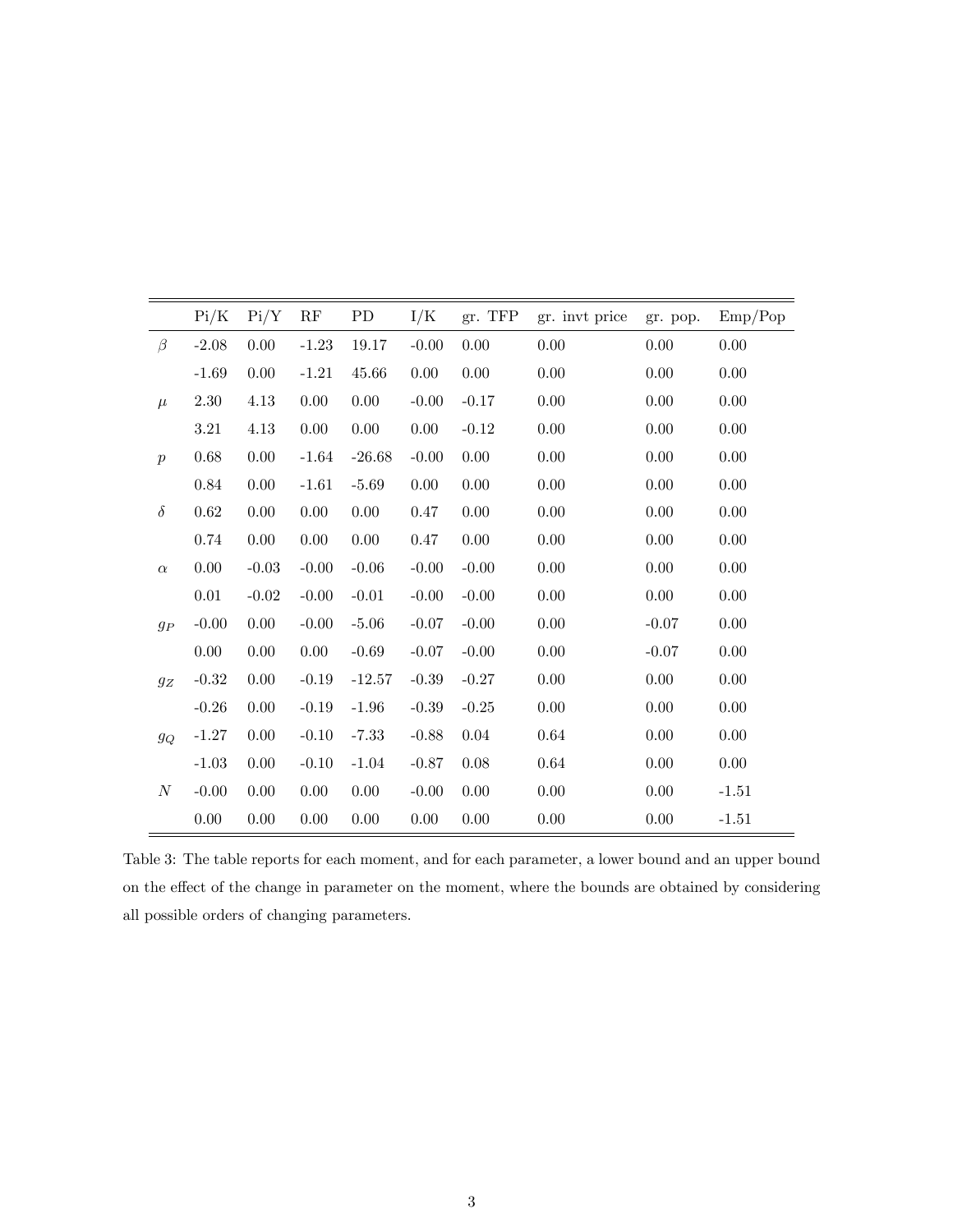|                  | <b>Baseline</b> |             |          | $IES = 1$ |             |          | $IES = 0.5$ |             |          |
|------------------|-----------------|-------------|----------|-----------|-------------|----------|-------------|-------------|----------|
|                  | 1984-'00        | $2001 - 16$ | Diff.    | 1984-'00  | $2001 - 16$ | Diff.    | $1984 - 00$ | $2001 - 16$ | Diff.    |
| $\beta$          | 0.961           | 0.972       | 0.012    | 0.966     | 0.970       | 0.004    | 0.976       | 0.965       | $-0.011$ |
| $\mu$            | 1.079           | 1.146       | 0.067    | 1.079     | 1.146       | 0.067    | 1.079       | 1.146       | 0.067    |
| $\boldsymbol{p}$ | 0.034           | 0.065       | 0.031    | 0.034     | 0.065       | 0.031    | 0.034       | 0.065       | 0.031    |
| $\delta$         | 2.778           | 3.243       | 0.465    | 2.778     | 3.243       | 0.465    | 2.778       | 3.243       | 0.465    |
| $\alpha$         | 0.244           | 0.243       | $-0.000$ | 0.244     | 0.243       | $-0.000$ | 0.244       | 0.243       | $-0.000$ |
| $g_P$            | 1.171           | 1.101       | $-0.069$ | 1.171     | 1.101       | $-0.069$ | 1.171       | 1.101       | $-0.069$ |
| $g_Z$            | 1.298           | 1.012       | $-0.286$ | 1.298     | 1.012       | $-0.286$ | 1.298       | 1.012       | $-0.286$ |
| $g_Q$            | 1.769           | 1.127       | $-0.643$ | 1.769     | 1.127       | $-0.643$ | 1.769       | 1.127       | $-0.643$ |
| $\overline{N}$   | 62.344          | 60.838      | $-1.507$ | 62.344    | 60.838      | $-1.507$ | 62.344      | 60.838      | $-1.507$ |

Table 4: The table reports the estimated parameter values in each of the two subsamples 1984-2000 and 2001-2016, for the baseline model, the baseline model with IES=1, and the baseline model with  $IES=0.5$ .

#### 2.3 Results with different IES values

Our baseline results, presented in the paper, assume an  $IES$  equal to 2. (The IES is not identified given our estimation procedure, so we must set it a priori.) As we discuss in the paper, this value does not matter for some of our results, including the estimated values of several parameters (notably  $\alpha$  or  $\mu$ ) or the equity risk premium estimate. It does matter however for the estimate of  $\beta$  and to understand the decompositions of moment changes into parameter changes such as Table 3 in the paper. We now present detailed results when the  $IES$  is set to 1 or 0.5 instead of 2. Table 4 presents the model estimates for the baseline model (i.e.  $IES = 2$ ) as well as with  $IES = 1$  or 0.5. Tables 5 and 6 present the decompositions of the target moments for  $IES = 1$  and  $IES = 0.5$ . Table 7 presents additional moment decompositions for the baseline model and the cases with  $IES = 1$  and  $IES = 0.5$  and verifies that these are not affected by the choice of the  $IES$ . As can be seen from these tables, the main substantive issue affected is the decomposition of the risk-free-rate and the  $PD$  ratio. Assuming a low IES does not reduce the importance of risk in the decompositions.

### 3 A model with intangible accumulation

We now present an extension of our baseline model that incorporates explicitely intangible capital. We will use our estimation framework to examine how the presence of intangible capital affects our results. The extended model makes the following changes compared to the baseline model. First, the production function is now a Cobb-Douglas over both tangible and intangible capital, with respective shares  $\alpha_T$ and  $\alpha_U$  :

$$
Y_t = Z_t K_{T,t}^{\alpha_T} K_{U,t}^{\alpha_U} (S_t N_t)^{1-\alpha_T-\alpha_U}.
$$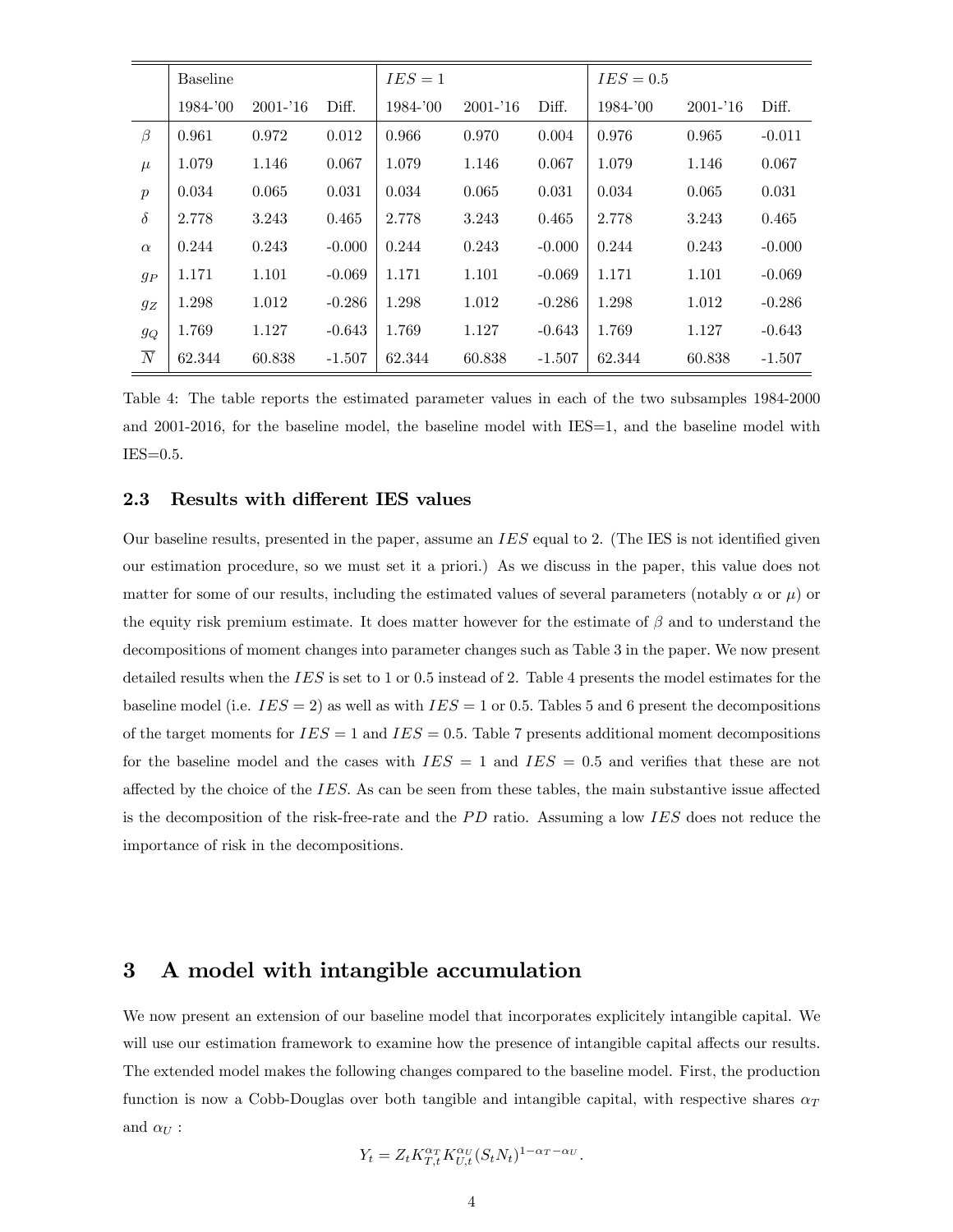|                       | β       | $\mu$   | $\boldsymbol{p}$ | $\delta$ | $\alpha$ | $g_P$   | $g_Z$   | $g_Q$   | $\overline{N}$ |
|-----------------------|---------|---------|------------------|----------|----------|---------|---------|---------|----------------|
| Gross profitability   | $-0.67$ | 2.76    | 0.00             | 0.68     | 0.00     | $-0.00$ | $-0.58$ | $-1.31$ | $-0.00$        |
| Capital share         | 0.00    | 4.13    | 0.00             | 0.00     | $-0.03$  | 0.00    | 0.00    | 0.00    | 0.00           |
| Risk-free rate        | $-0.43$ | 0.00    | $-2.12$          | 0.00     | $-0.00$  | $-0.00$ | $-0.38$ | $-0.21$ | 0.00           |
| Price-dividend ratio  | 9.30    | 0.00    | 0.00             | 0.00     | $-0.00$  | $-1.52$ | 0.00    | $-0.00$ | 0.00           |
| Investment-capital    | 0.00    | 0.00    | 0.00             | 0.47     | $-0.00$  | $-0.07$ | $-0.39$ | $-0.88$ | 0.00           |
| Growth of TFP         | 0.00    | $-0.14$ | 0.00             | 0.00     | $-0.00$  | $-0.00$ | $-0.26$ | 0.06    | 0.00           |
| Growth of invt. price | 0.00    | 0.00    | 0.00             | 0.00     | 0.00     | 0.00    | 0.00    | 0.64    | 0.00           |
| Growth population     | 0.00    | 0.00    | 0.00             | 0.00     | 0.00     | $-0.07$ | 0.00    | 0.00    | 0.00           |
| Employment-pop.       | 0.00    | 0.00    | 0.00             | 0.00     | 0.00     | 0.00    | 0.00    | 0.00    | $-1.51$        |

Table 5: The table reports the target moments in each of the two subsamples 1984-2000 and 2001- 2016, as well as the change between samples, and the contribution of each parameter to each change in moment, for the model estimated with IES=1. See text for details.

|                       | $\beta$  | $\mu$   | $\boldsymbol{p}$ | $\delta$ | $\alpha$ | $g_P$   | $g_Z$   | $g_Q$   | $\boldsymbol{N}$ |
|-----------------------|----------|---------|------------------|----------|----------|---------|---------|---------|------------------|
| Gross profitability   | 1.76     | 2.76    | $-1.52$          | 0.68     | 0.00     | $-0.00$ | $-1.17$ | $-1.63$ | $-0.00$          |
| Capital share         | 0.00     | 4.13    | 0.00             | 0.00     | $-0.03$  | 0.00    | 0.00    | 0.00    | 0.00             |
| Risk-free rate        | 1.14     | 0.00    | $-3.11$          | 0.00     | $-0.00$  | $-0.00$ | $-0.76$ | $-0.41$ | 0.00             |
| Price-dividend ratio  | $-35.66$ | 0.00    | 27.75            | 0.00     | 0.04     | $-2.20$ | 11.47   | 6.38    | 0.00             |
| Investment-capital    | 0.00     | $-0.00$ | $-0.00$          | 0.47     | $-0.00$  | $-0.07$ | $-0.39$ | $-0.88$ | $-0.00$          |
| Growth of TFP         | 0.00     | $-0.14$ | 0.00             | 0.00     | $-0.00$  | $-0.00$ | $-0.26$ | 0.06    | 0.00             |
| Growth of invt. price | 0.00     | 0.00    | 0.00             | 0.00     | 0.00     | 0.00    | 0.00    | 0.64    | 0.00             |
| Growth population     | 0.00     | 0.00    | 0.00             | 0.00     | 0.00     | $-0.07$ | 0.00    | 0.00    | 0.00             |
| Employment-pop.       | 0.00     | 0.00    | 0.00             | 0.00     | 0.00     | 0.00    | 0.00    | 0.00    | $-1.51$          |

Table 6: The table reports the target moments in each of the two subsamples 1984-2000 and 2001- 2016, as well as the change between samples, and the contribution of each parameter to each change in moment, for the model estimated with IES=0.5. See text for details.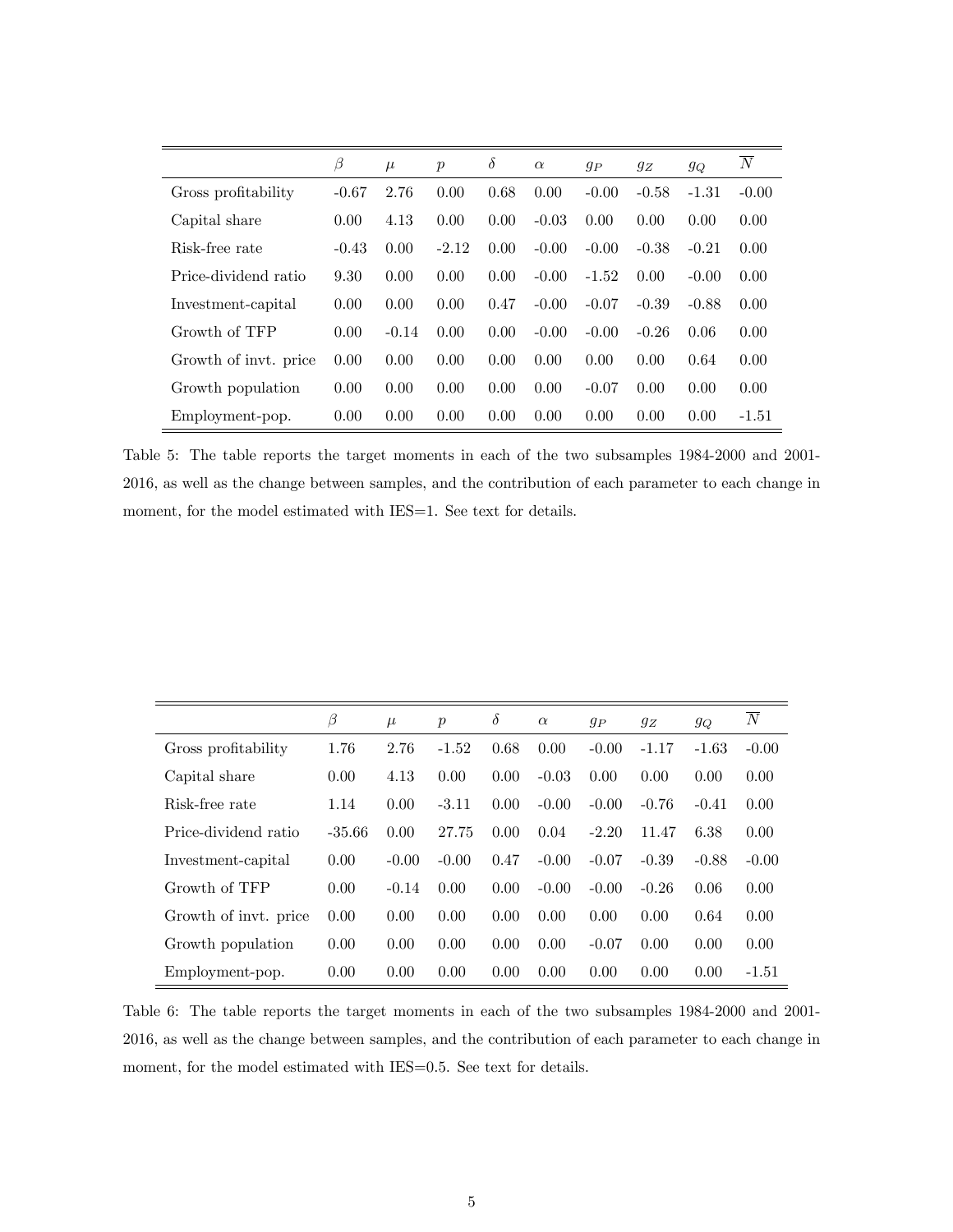|                       | <b>Baseline</b>          |             |          | $IES = 1$                |             |          | $IES=0.5$         |             |          |
|-----------------------|--------------------------|-------------|----------|--------------------------|-------------|----------|-------------------|-------------|----------|
|                       | 1984-'00                 | $2001 - 16$ | Diff.    | 1984-'00                 | $2001 - 16$ | Diff.    | 1984-'00          | $2001 - 16$ | Diff.    |
| A. MPK-RF spread      |                          |             |          |                          |             |          |                   |             |          |
| Total spread          | 11.22                    | $15.24\,$   | 4.02     | 11.22                    | 15.24       | $4.02\,$ | $11.22\,$         | 15.24       | $4.02\,$ |
| - Depreciation        | $4.55\,$                 | 4.37        | $-0.18$  | $4.55\,$                 | 4.37        | $-0.18$  | 4.55              | 4.37        | $-0.18$  |
| - Market power        | $3.39\,$                 | $5.55\,$    | 2.17     | $3.39\,$                 | $5.55\,$    | $2.17\,$ | $3.39\,$          | $5.55\,$    | $2.17\,$ |
| - Risk premium        | $3.15\,$                 | $5.23\,$    | $2.08\,$ | $3.15\,$                 | $5.23\,$    | $2.08\,$ | $3.15\,$          | $5.23\,$    | $2.08\,$ |
|                       |                          |             |          |                          |             |          |                   |             |          |
| B. Rate of returns    |                          |             |          |                          |             |          |                   |             |          |
| Equity return         | $5.85\,$                 | $4.90\,$    | $-0.96$  | $5.85\,$                 | $4.90\,$    | $-0.96$  | 5.85              | 4.90        | $-0.96$  |
| Equity premium        | 3.07                     | $5.25\,$    | 2.18     | 3.07                     | $5.25\,$    | $2.18\,$ | 3.07              | $5.25\,$    | $2.18\,$ |
| Risk-free rate        | 2.79                     | $-0.35$     | $-3.14$  | 2.79                     | $-0.35$     | $-3.14$  | 2.79              | $-0.35$     | $-3.14$  |
|                       |                          |             |          |                          |             |          |                   |             |          |
| C. Valuation ratios   |                          |             |          |                          |             |          |                   |             |          |
| Price-dividend        | 42.34                    | $50.11\,$   | 7.78     | 42.34                    | $50.11\,$   | 7.78     | 42.34             | 50.11       | 7.78     |
| Price-earnings        | 17.85                    | 25.79       | 7.94     | 17.85                    | 25.79       | $7.94\,$ | 17.85             | 25.79       | $7.94\,$ |
| Tobin's Q             | 2.50                     | $3.84\,$    | $1.34\,$ | 2.50                     | $\!.84$     | 1.34     | 2.50              | $\!.84$     | 1.34     |
|                       |                          |             |          |                          |             |          |                   |             |          |
| D. Income shares      |                          |             |          |                          |             |          |                   |             |          |
| Share Labor           | 70.11                    | 66.01       | $-4.10$  | 70.11                    | 66.01       | $-4.10$  | 70.11             | 66.01       | $-4.10$  |
| Share Capital         | 22.59                    | $21.24\,$   | $-1.35$  | 22.59                    | 21.24       | $-1.35$  | 22.59             | 21.24       | $-1.35$  |
| Share Profit          | $7.30\,$                 | 12.76       | $5.46\,$ | $7.30\,$                 | 12.76       | 5.46     | $7.30\,$          | 12.76       | $5.46\,$ |
|                       |                          |             |          |                          |             |          |                   |             |          |
| E. Macroeconomy       |                          |             |          |                          |             |          |                   |             |          |
| K/Y                   | $2.13\,$                 | 2.28        | $0.15\,$ | $2.13\,$                 | 2.28        | $0.15\,$ | 2.13              | 2.28        | $0.15\,$ |
| I/Y                   | 17.28                    | 16.50       | $-0.78$  | 17.28                    | 16.50       | $-0.78$  | 17.28             | 16.50       | $-0.78$  |
| Detrend Y $(\%$ chg)  | $\qquad \qquad -$        |             | $-0.30$  |                          |             | $-0.30$  | $\qquad \qquad -$ |             | $-0.30$  |
| Detrend I ( $\%$ chg) | $\overline{\phantom{0}}$ |             | $-4.95$  | $\overline{\phantom{0}}$ |             | $-4.95$  | $\qquad \qquad -$ |             | $-4.95$  |

Table 7: The table reports the target moments in each of the two subsamples 1984-2000 and 2001- 2016, as well as the change between samples, and the contribution of each parameter to each change in moment, for the model estimated with IES=0.5. See text for details.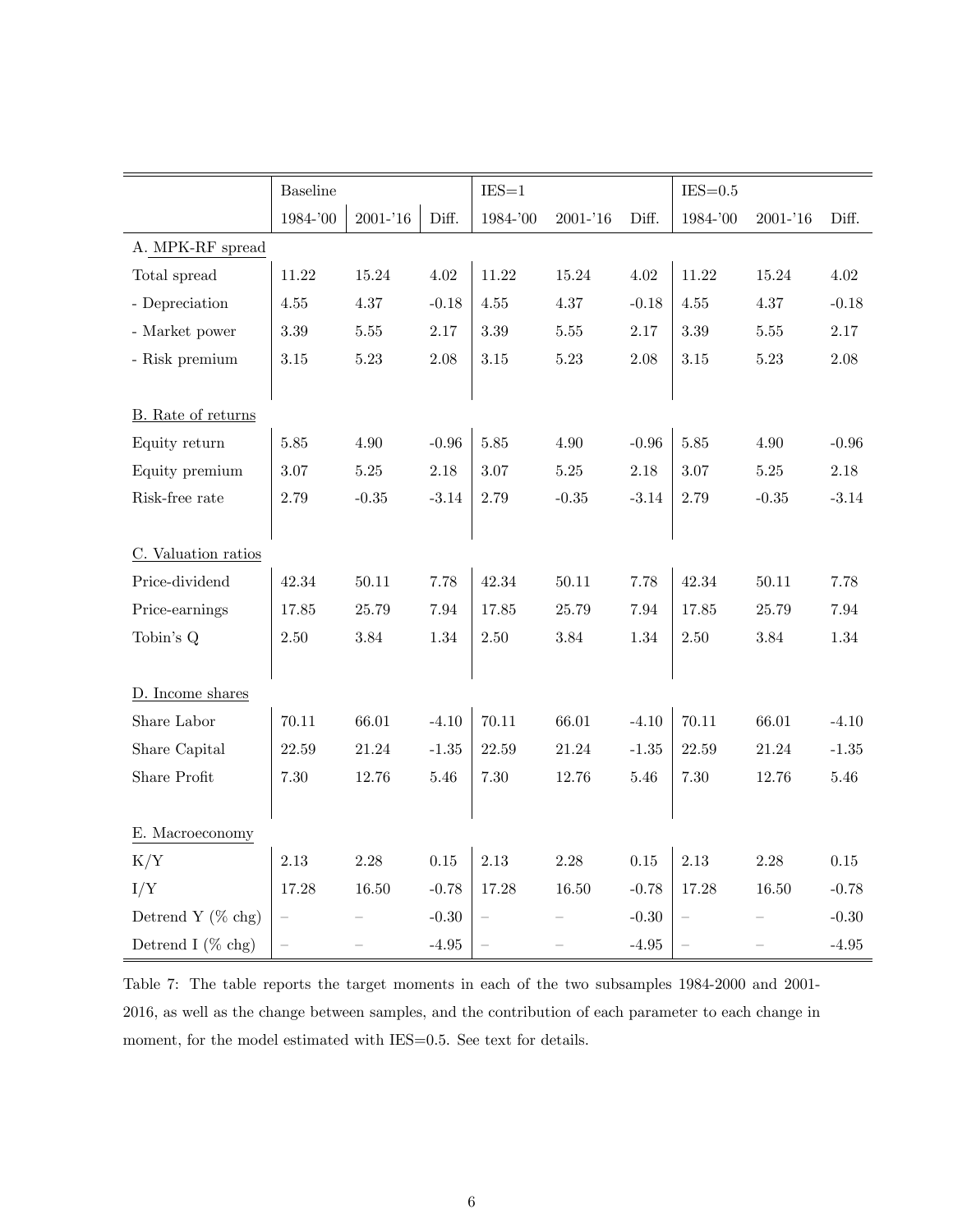Second, tangible and intangible capitals are separately accumulated, and subject to potentially different rates of depreciation and of technical progress:

$$
K_{T,t+1} = ((1 - \delta_T) K_{T,t} + Q_{T,t} X_{T,t}) e^{\chi_{t+1}},
$$
  
\n
$$
K_{U,t+1} = ((1 - \delta_U) K_{U,t} + Q_{U,t} X_{U,t}) e^{\chi_{t+1}}.
$$

Note our assumption that both types of capital are equally risky, i.e. have the same exposure to the macroeconomic shock  $\chi_{t+1}$ . Relatively little is known about the relative riskiness of tangible and intangible capital, leading us to make this assumption. Finally, the resource constraint is modified to  $C_t + X_{T,t} + X_{U,t} = Y_t.$ 

In terms of matching this model to data, we will consider as "tangible" all capital except intellectual property products (IPP), that is, tangible is the sum of residential, equipment and structures. We will assume, similar to section 6.5 of the paper, that measured IPP investment is a fraction  $\lambda$  of true intangible investment:

$$
X_{U,t}^{obs} = \lambda X_{U,t},
$$

and hence along the balanced growth path we also have  $K_{U,t}^{obs} = \lambda K_{U,t}$ . The same points made in section 6.5 about the mismeasurement of GDP, profits, and the labor share apply. We estimate this model given a fixed  $\lambda$ , and find the same parameters as the baseline model, plus  $\alpha_U, \delta_U$ , and the growth rate of  $Q_U$ , using similar moments as the baseline model. Here mismeasurement rises over time not because  $\lambda$  is changing but because intangibles are growing faster than other types of capital. Specifically, we use as target moments the growth rates of investment prices in both tangible and intangible capital, the ratio of measured profits to tangible capital and the ratio of profits to intangible capital, and finally the ratio of tangible investment to tangible capital, and of intangible investment to intangible capital.

Table 8 presents the estimated parameters for different values of  $\lambda$ , and table 9 presents the model implications. fFirst, note that the estimated  $\alpha_U$  is small with no mismeasurement, corresponding to the share of IPP capital in total capital:  $\alpha_U$  is estimated to rise from 3.4% to 4.8%. The depreciation rate of intangible investment is quite high, over 20%, consistent with the usual estimates. This high depreciation is precisely the reason why the share of IPP in the capital stock is small, despite a fairly large share in investment (about 25% lately). Finally, there is progress in the technology to make IPP, but it is slower than for equipment.

Similar to the simple analysis with mismeasurement of section 6.5, we find that (i) the model without mismeasurement behaves quite similarly to the baseline model; (ii) higher mismeasurement has no effect on most parameters except  $\mu$ ,  $\alpha_T$ , and  $\alpha_U$ . Specifically, more mismeasurement leads to lower estimated markups, lower  $\alpha_T$ , and higher  $\alpha_U$ . Here too, rising intangibles reduce the role of the markup story while preserving the risk story.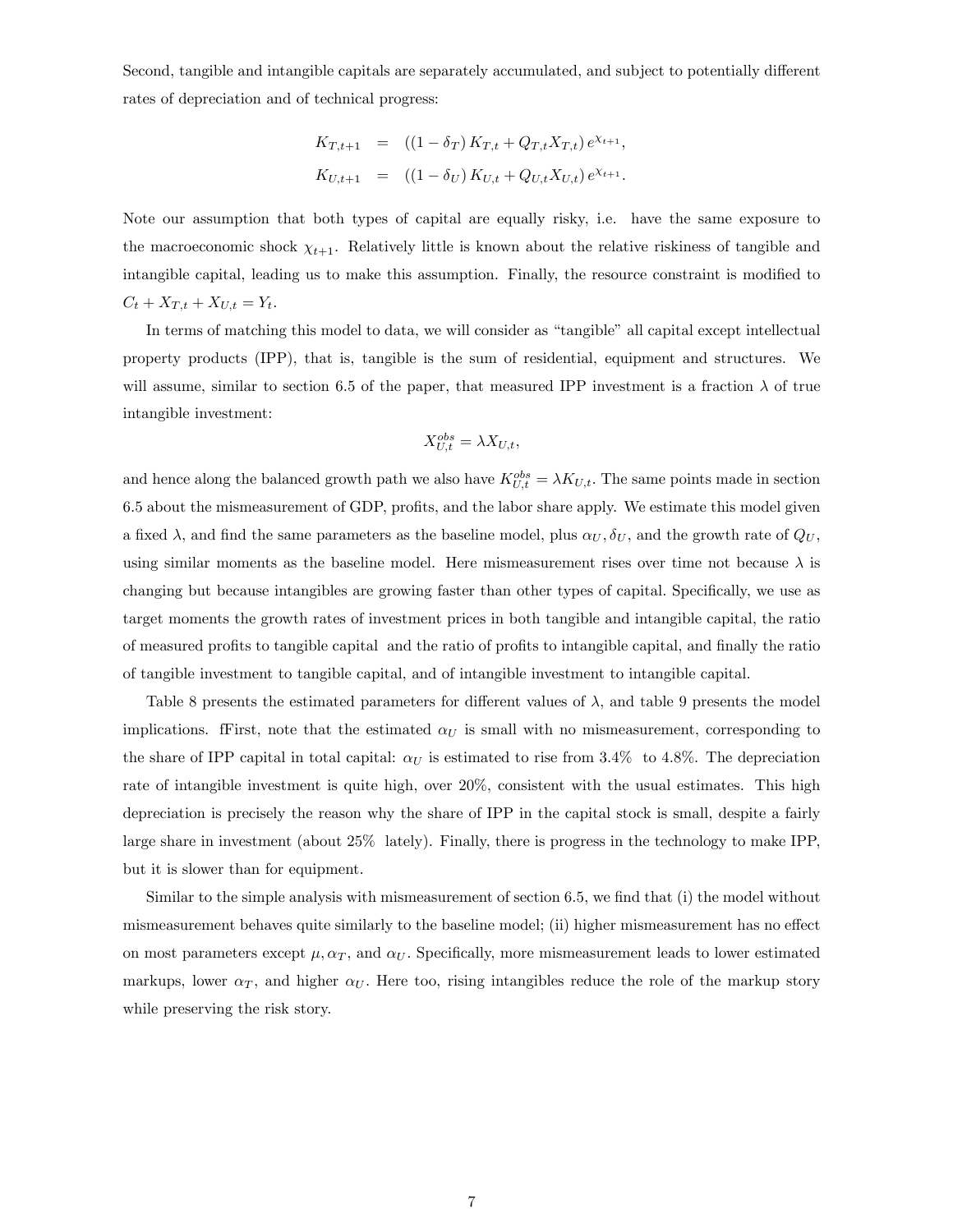|                  | $\lambda = 1$ |             |                   | $\lambda = 2/3$ |             |                                 | $\lambda = 1/2$ |             |                                 | $\lambda = 1/4$ |             |                   |
|------------------|---------------|-------------|-------------------|-----------------|-------------|---------------------------------|-----------------|-------------|---------------------------------|-----------------|-------------|-------------------|
|                  | 1984-00       | $2001 - 16$ | $\mathbf D$ iff . | 1984-00         | $2001 - 16$ | $\mathop{\rm D}\nolimits$ iff . | 1984-00         | $2001 - 16$ | $\mathop{\rm D}\nolimits$ iff . | 1984-00         | $2001 - 16$ | $\mathbf D$ iff . |
| $\beta$          | 0.961         | 0.973       | 0.012             | 0.961           | 0.973       | 0.012                           | 0.961           | 0.973       | 0.012                           | 0.961           | 0.973       | 0.012             |
| $\mu$            | 1.078         | 1.141       | 0.063             | 1.075           | 1.136       | 0.060                           | 1.073           | 1.131       | 0.058                           | 1.063           | 1.114       | 0.051             |
| $\boldsymbol{p}$ | 0.034         | 0.062       | 0.028             | 0.034           | 0.062       | 0.028                           | 0.034           | 0.062       | 0.028                           | 0.034           | 0.062       | 0.028             |
| $\delta_T$       | 1.792         | 2.585       | 0.794             | 1.792           | 2.585       | 0.794                           | 1.792           | 2.585       | 0.794                           | 1.792           | 2.585       | 0.794             |
| $\alpha_T$       | 0.210         | 0.199       | $-0.011$          | 0.207           | 0.195       | $-0.012$                        | 0.203           | 0.190       | $-0.013$                        | 0.191           | 0.174       | $-0.017$          |
| $g_{\cal P}$     | 1.171         | 1.101       | $-0.069$          | 1.171           | 1.101       | $-0.069$                        | 1.171           | 1.101       | $-0.069$                        | 1.171           | 1.101       | $-0.069$          |
| $g_{\cal Z}$     | 0.994         | 0.715       | $-0.280$          | 0.984           | 0.684       | $-0.300$                        | 0.973           | $\,0.652\,$ | $-0.321$                        | 0.919           | 0.509       | $-0.410$          |
| $g_{QT}$         | 1.781         | 0.809       | $-0.972$          | 1.781           | 0.809       | $-0.972$                        | 1.781           | 0.809       | $-0.972$                        | 1.781           | 0.809       | $-0.972$          |
| $\alpha_U$       | 0.034         | 0.048       | 0.014             | 0.050           | 0.070       | 0.020                           | 0.065           | 0.091       | 0.026                           | 0.123           | 0.167       | 0.044             |
| $\delta_U$       | 22.875        | 23.797      | 0.922             | 22.875          | 23.797      | 0.922                           | 22.875          | 23.797      | 0.922                           | 22.875          | 23.797      | 0.922             |
| $g_{QU}$         | 1.710         | 2.150       | 0.440             | 1.710           | 2.150       | 0.440                           | 1.710           | 2.150       | 0.440                           | 1.710           | 2.150       | 0.440             |
| $\overline{N}$   | 0.623         | 0.608       | $-0.015$          | 0.623           | 0.608       | $-0.015$                        | 0.623           | 0.608       | $-0.015$                        | 0.623           | 0.608       | $-0.015$          |

Table 8: The table reports the estimated parameters in the model with intangibles, for each of the two subsamples 1984-2000 and 2001-2016, as well as the change between samples.